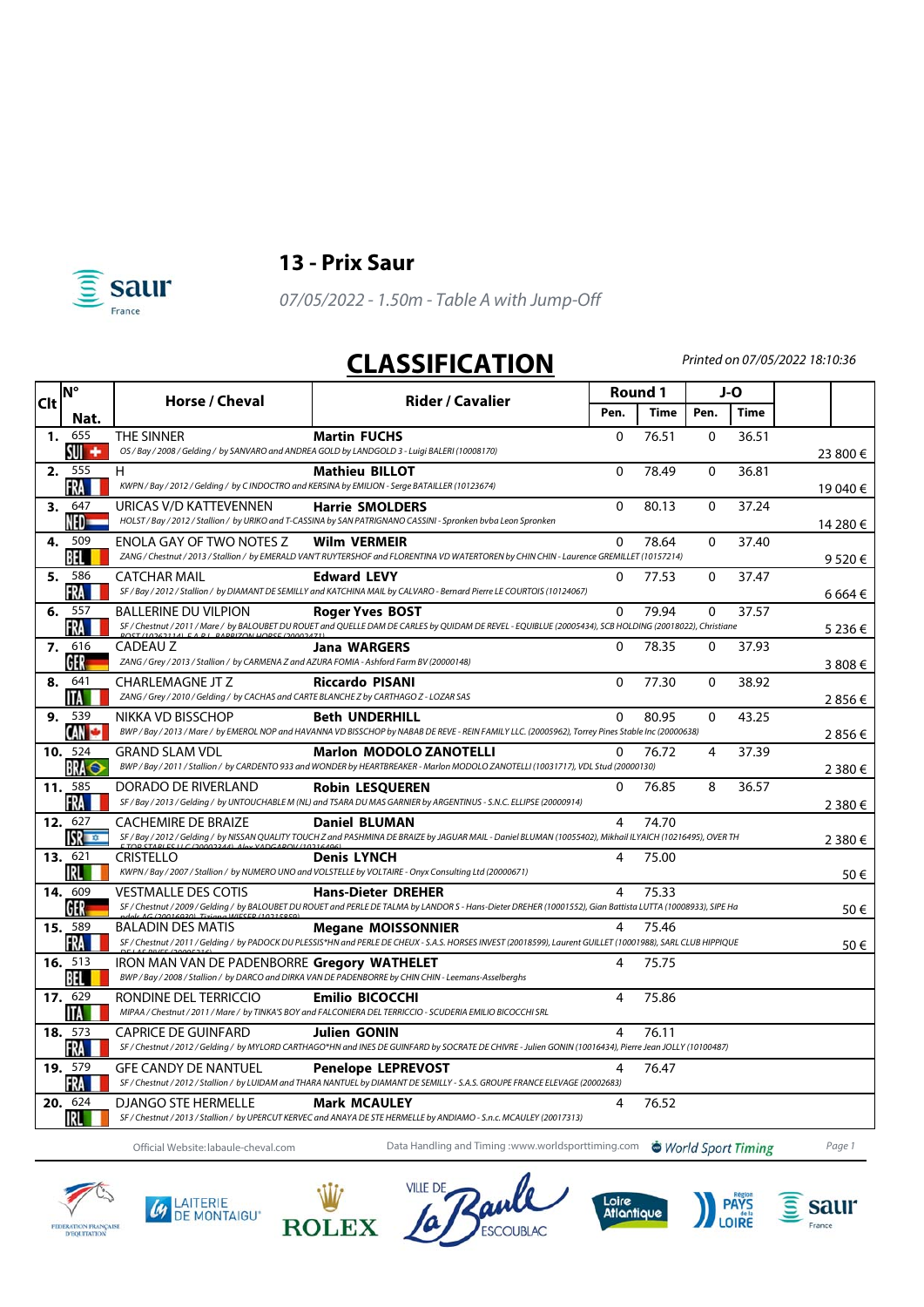## **CLASSIFICATION**

|            | N°<br>Nat.                     | Horse / Cheval                                                                                                   | <b>Rider / Cavalier</b>                                                                                                                                                                | Round 1 |       |      | J-O  |  |
|------------|--------------------------------|------------------------------------------------------------------------------------------------------------------|----------------------------------------------------------------------------------------------------------------------------------------------------------------------------------------|---------|-------|------|------|--|
| <b>Clt</b> |                                |                                                                                                                  |                                                                                                                                                                                        | Pen.    | Time  | Pen. | Time |  |
|            | 21. 563<br>FRA                 | <b>CITADIN DU CHATELLIER</b>                                                                                     | <b>Nicolas DELMOTTE</b><br>SF / Bay / 2012 / Gelding / by L'ARC DE TRIOMPHE and ULANE DU CHATELIER by DIAMANT DE SEMILLY - Marie Claudine MORLION (10161969), Francis DECOURRIERE (10  | 4       | 76.75 |      |      |  |
|            | 22. 547                        | STALOGNIA                                                                                                        | Rene LOPEZ LIZARAZO                                                                                                                                                                    | 4       | 76.96 |      |      |  |
|            | COL.                           |                                                                                                                  | OLDBG / Grey / 2009 / Mare / by STAKKATOL and BOLOGNIA by CHACCO-BLUE - Bertrand DARIER (10017507), Rene LOPEZ LIZARAZO (10000484)                                                     |         |       |      |      |  |
|            | 23. 619<br>GER                 | DSP OMERTA INCIPIT<br>BAVAR / Other / 2011 / Mare / by LEVISONN and OFFERTE INCIPIT by CANDILLO 3 - Gruber, Karl | <b>Maximilian WEISHAUPT</b>                                                                                                                                                            | 4       | 77.13 |      |      |  |
|            | 24. 598<br>FRA                 | TOLEDE DE MESCAM HARCOUR Kevin STAUT                                                                             | SF / Other / 2007 / Mare / by MYLORD CARTHAGO*HN and ALIMAR DE MESCAM by KOUGLOF II - Caroline BENGUIGUI (10125250)                                                                    | 4       | 77.80 |      |      |  |
|            | 25. 577<br>FRA                 | MISS MARIE VAN'T WINNENHOF Philippe LEONI                                                                        | BWP / Bay / 2012 / Mare / by EDJAZ VAN T MERELSNEST and JINTHE VAN'T WINNENHOF by TOULON - Frederic BOUVARD (10183030), Maxime RIUS (10023284)                                         | 4       | 78.02 |      |      |  |
|            | 26. 540<br>CAN C               | DIAMANTHELLA VG Z                                                                                                | <b>Tim WILKS</b><br>ZANG / Chestnut / 2013 / Mare / by DIAMANT DE SEMILLY and RICCERDE D by HICKORY MAIL - IN Showjumpers (20000058)                                                   | 4       | 78.23 |      |      |  |
|            | 27. 552<br>FRA                 | BLOOD DIAMOND DU PONT                                                                                            | <b>Julien ANQUETIN</b><br>SF / Bay / 2011 / Gelding / by DIAMANT DE SEMILLY and LINE DU PONT by ARPEGE PIERREVILLE*HN - S.c NAQUIN (20018534), SC CABALLOS DES GAZELLES (20016794), E. | 4       | 78.37 |      |      |  |
|            | 28. 601<br>GR <sub>1</sub>     | <b>HELLO SHELBY</b>                                                                                              | <b>Scott BRASH</b><br>HANN / Bay / 2009 / Gelding / by STOLZENBERG and FLORA by FOR PLEASURE - Lady Pauline HARRIS (10033524), Lady Pauline KIRKHAM (10159459)                         | 4       | 78.51 |      |      |  |
|            | 29. 527<br><b>BRA</b>          | <b>BIGSTAR</b><br>/Bay / 2011 / Male / by KANNAN - 50% TERESA E 50% EMÍLIO MALTA DA COSTA                        | <b>Felipe RAMOS GUINATO</b>                                                                                                                                                            | 4       | 78.81 |      |      |  |
|            | 30. 536<br>CAN C               | CHRISTIANO                                                                                                       | Amy MILLAR<br>BRAND / Bay / 2010 / Gelding / by CANOSO and CHARLOTT by COMPLIMENT - Future Adventures (20003425)                                                                       | 4       | 78.83 |      |      |  |
|            | 31. 504<br>BEL                 | <b>MARGRIET DE MARIPOSA</b>                                                                                      | Jérôme GUERY<br>BWP / Bay / 2012 / Mare / by NABAB DE REVE and FLORA DE MARIPOSA by FOR PLEASURE - De Brabander & Guery                                                                | 4       | 78.91 |      |      |  |
|            | 32. 595<br>FRA                 | LE COULTRE DE MUZE                                                                                               | <b>Philippe ROZIER</b><br>BWP / Grey / 2011 / Stallion / by PRESLEY BOY and GENEVE DE MUZE by VIGO D'ARSOUILLES - Christian BAILLET (10099917), ECURIES D'ECAUSSINNES (20018715)       | 4       | 79.37 |      |      |  |
|            | 33. 635<br>ITA                 | <b>VANITA' DELLE ROANE</b>                                                                                       | <b>Fabio BROTTO</b><br>MIPAA / Grey / 2008 / Mare / by BERLIN and REALTA' DELLE ROANE by AHORN Z - Allevamento Equini Le Roane Di Brotto Paolo (20018493)                              | 4       | 80.07 |      |      |  |
|            | 34. 551<br><b>ESPIRE</b>       | UCELLO MASSUERE                                                                                                  | Alberto MARQUEZ GALOBARD<br>SF / Grey / 2008 / Stallion / by CASSINI II and ESTRELLA DEL DIA by GALOUBET A - URBATIETAR S.L. (20003322)                                                | 4       | 80.37 |      |      |  |
|            | 35. 559<br>FRA                 | BRAZYL DU MEZEL                                                                                                  | <b>Francois Xavier BOUDANT</b><br>SF / Chestnut / 2011 / Gelding / by HALOUBET DE GORZE and UNIZIE DU MEZEL by APACHE D'ADRIERS - Lionel MAURICE (10079850)                            | 8       | 77.20 |      |      |  |
|            | <b>36.</b> 652<br>SUI +        | <b>LITTLE LUMPI E</b>                                                                                            | Elian BAUMANN<br>WESTF / Chestnut / 2011 / Gelding / by LORDANOS and POLYFEE E by POLYDOR - Anna ROETHLISBERGER (10160230), Rico ROETHLISBERGER (10050063)                             | 8       | 77.93 |      |      |  |
|            | 37. 549<br><b>ESPER</b>        | <b>MALIBU DE MUZE</b>                                                                                            | Sergio ALVAREZ MOYA<br>BWP / Grey / 2012 / Gelding / by NABAB DE REVE and JELEENA DE MUZE by TORNEDO FCS - Stephex Stables (20000056)                                                  | 8       | 78.38 |      |      |  |
|            | <b>38.</b> 503<br>BEL          | <b>MATADOR</b>                                                                                                   | <b>Niels BRUYNSEELS</b><br>BWP / Black / 2012 / Gelding / by EMERALD and PLATINA VAN DE CUMUL by LAREDO - Stal Bruynseels (20003349), Elyonika (20004753)                              | 8       | 78.74 |      |      |  |
|            | CAN C                          | <b>39.</b> 532 * FAREZZO                                                                                         | <b>Yann CANDELE</b><br>KWPN / Chestnut / 2010 / Gelding / by AREZZO VDL and CUM LAUDE by VAN GOGH - Sonia MEMBREZ (10169873), Edwin SMITS (10001164)                                   | 8       | 78.81 |      |      |  |
|            | 40. 517<br><b>BRA</b>          | <b>NASHVILLE</b>                                                                                                 | <b>Luiz Francisco DE AZEVEDO</b><br>BWP / Black / 2013 / Gelding / by DIAMANT DE SEMILLY and CANDYGIRL by DARCO - Eurohorse BVBA (20000643)                                            | 8       | 79.21 |      |      |  |
|            | 41. 666<br>SWE 1               | NITHARD VAN DE PEERDENHOEV Petronella ANDERSSON                                                                  | BWP / Grey / 2013 / Gelding / by ZIROCCO BLUE VDL and HAPPINESSE VD PEERDENHOEVE by CORLAND - Stephex Stables (20000056)                                                               | 8       | 79.68 |      |      |  |
|            | 42. 676<br>USA                 | <b>OL ANNA</b>                                                                                                   | <b>Paris SELLON</b><br>OS / Chestnut / 2009 / Mare / by ACODETTO 2 and ANNAHOF VULKAN by FOR PLEASURE - WILLOW GRACE FARMS (20000959)                                                  | 8       | 79.82 |      |      |  |
|            | 43. 520<br><b>BRA</b>          | QUAX 76                                                                                                          | Pedro JUNQUEIRA MUYLAERT<br>/ Other / 2011 / Stallion / by QUO VADOS and MELODIE II by COME ON - Pedro JUNQUEIRA MUYLAERT (10031652)                                                   | 8       | 79.93 |      |      |  |
|            | 44. 648<br>sui +               | DON JUAN 111 Z                                                                                                   | <b>Bryan BALSIGER</b><br>ZANG / Grey / 2011 / Gelding / by DER SENAAT 11 and CARHALANDA SR Z by CARTHAGO Z - Christiana DUGUET (10034867)                                              | 8       | 80.15 |      |      |  |
|            | 45. 674<br><b>SWE-F</b>        | <b>COCHELLA</b><br>HOLST / Grey / 2005 / Mare / by CARTANI 4 and HAVANA I by LORD - Martin DAWES (10016813)      | <b>Angelie VON ESSEN</b>                                                                                                                                                               | 8       | 80.58 |      |      |  |
|            | <b>46.</b> 535<br>CAN <b>C</b> | NORTHERN LIGHT                                                                                                   | <b>Tiffany FOSTER</b><br>SWB / Bay / 2011 / Mare / by PLOT BLUE and CEST MA CHERIE by CONTENDER - ARTISAN FARMS, LLC (20000822), Tiffany FOSTER (10029022)                             | 8       | 80.68 |      |      |  |
|            | 47. 610<br>GER                 | A LA CARTE NRW                                                                                                   | <b>Marcus EHNING</b><br>WESTF / Bay / 2008 / Stallion / by ABKE 4 and LUXILLA by LUX - Nordrhein-Westfälisches Landgestüt (20003392)                                                   | 8       | 80.85 |      |      |  |
|            | 48. 659<br>sui +               | TAINA M&M                                                                                                        | <b>Steve GUERDAT</b><br>HANN / Bay / 2013 / Mare / by TOULON and CHAMPION'S COCKTAIL by CANTURO - M&M Pferdesport (20005351)                                                           | 9       | 81.86 |      |      |  |

**4** LAITERIE

Official Website:labaule-cheval.com **Data Handling and Timing :www.worldsporttiming.com The World Sport Timing** Page 2

**OUBLAC** 

Loire<br>Atlantique

**PAYS**<br>LOIRE

 $\widehat{\Xi}$ 

VILLE DE

**ROLEX** 

saur

France